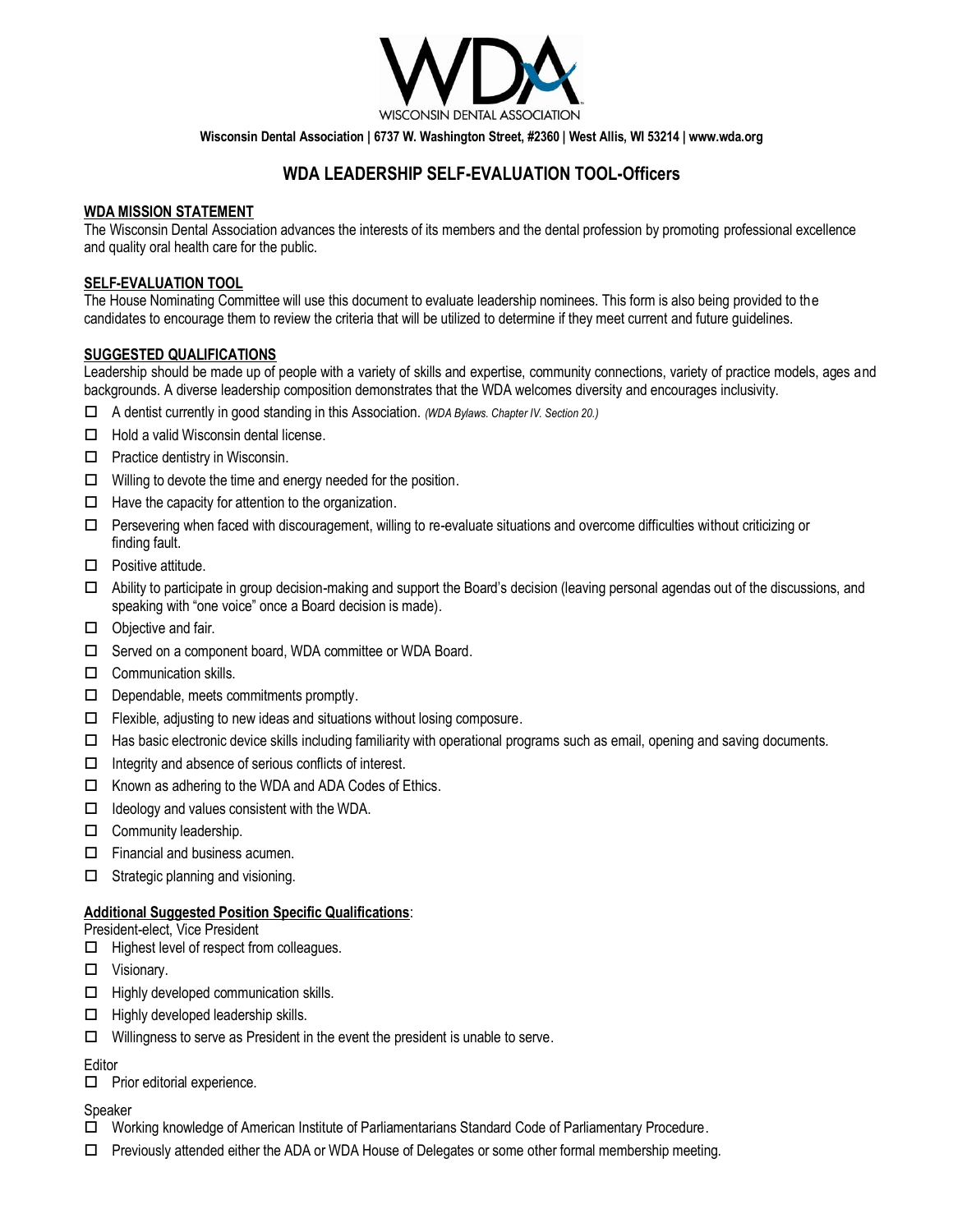- ADA 9th District Trustee (check with the ADA for their requested qualifications.)
- $\Box$  Highest level of respect from colleagues (locally and nationally).
- □ Visionary.
- $\Box$  Highly developed communication skills.
- $\Box$  Highly developed leadership skills.
- $\Box$  Knowledgeable about ADA and Ninth District concerns, goals, mutual partnership.

## **EXPECTATIONS AND DUTIES**

*(Board of Trustees)*

- Serve as the managing body of the Association, and, as such, vested with power to conduct all business of the Association, subject to WDA Bylaws and such basic policies as are promulgated by the House. *(WDA Bylaws.Chapter IV.Section 70.A.)*
- $\Box$  Participate in Executive Sessions as called for by the President maintaining confidentiality.
- Attend all Board of Trustee and House of Delegates meetings; scheduled and special. Excused with President's permission only.
- $\Box$  Attend all Committee meetings as appointed to by the President and/or the Board and act as Board liaison.
- Attend Legislative Day, In-district Legislative Component meetings and Annual Continuing Education/Networking event.
- Direct the president to call special sessions of the House, as provided in WDA Bylaws. Chapter III, Section 90. *(WDA Bylaws.Chapter IV.Section 70.A.)*
- Nominate to the House candidates for honorary membership in this Association. *(WDA Bylaws.Chapter IV.Section 70.A.)*
- $\Box$  Establish interim policies when the House is not in session and when such policies are essential to the management of the Association or are of an emergency nature, provided that all such policies must be presented for review at the next session of the House. *(WDA Bylaws.Chapter IV.Section 70.A.)*
- $\Box$  Provide such headquarters for the Association as may be required to conduct its business properly. Provide for the maintenance and supervision of the Executive Office and all other property or offices owned or operated by this Association. *(WDA Bylaws.Chapter IV.Section 70.B.)*
- Appoint an executive director who need not be a dentist *(WDA Bylaws.Chapter IV.Section 70.B.)* and participate in annual review.
- Elect a treasurer who shall be a member in good standing. *(WDA Bylaws.Chapter IV.Section 70.B.)*
- Provide for and superintend the issuance of all publications of the Association, including proceedings, transaction, and memoirs. *(WDA Bylaws.Chapter IV.Section 70.B.)*
- $\Box$  Determine the time and place for convening the annual continuing education program of the Association as well as the House meetings. *(WDA Bylaws.Chapter IV.Section 70.B.)*
- $\square$  Direct and review exhibitors prior to their participation at the WDA Annual CE.
- Investigate and report recommendation to full Board and House of Delegates in a Removal from Office complaint.
- $\Box$  Require any officer, agent, or employee, who is entrusted with or has access to Association funds, to be bonded by a surety company in an amount deemed prudently necessary. *(WDA Bylaws.Chapter IV.Section 70.B.)*
- Have all Association accounts audited at least annually by an experienced accountant. *(WDA Bylaws.Chapter IV.Section 70.B.)*
- Review and act on all investments of the WDA. *(WDA Bylaws.Chapter IV.Section 70.B.)*
- Fix the period, compensation, and other terms of the employment of agent of the Association. *(WDA Bylaws.Chapter IV.Section 70.B.)*
- Assign components to regional and at-large trustees. *(WDA Bylaws.Chapter IV.Section 70.B.)*
- Direct the trustees to act as the organizers and arbiters for the trustee region. *(WDA Bylaws.Chapter IV.Section 70.B.)* 
	- shall hold a regional meeting annually for the purpose of conducting business of the trustee region;
	- shall visit each component society in the trustee region once a year, inquiring into the condition of the profession and its component societies;
	- shall keep in touch with the activities of and aid in the betterment of the component societies of the trustee region;
	- shall make a report of activities and an evaluation of the condition of his or her trustee region at each meeting of the House.
- Appoint board members to fill board committee vacancies as necessary. *(WDA Bylaws.Chapter IV.Section 70.B.)*
- Nominate and elect members of the Board of Directors of WDA Insurance & Services Corp. *(WDA Bylaws.Chapter IV.Section 70.B.)*
- Direct the president in voting the shares of stock of WDA Insurance & Services Corp. *(WDA Bylaws.Chapter IV.Section 70.B.)*
- $\Box$  Review, approve and monitor endorsed products.
- Act as the appellate body for the state Ethics and Dental Relations Committee's disciplinary proceedings. *(WDA Bylaws.Chapter IV.Section 70.B.)*
- Implement and utilize WDA Strategic Plan. Develop goals and objectives for the Association; aid committees and members in accomplishing objectives; and maintain current data on public and professional attitudes toward dentistry and dental services. *(WDA Bylaws.Chapter IV.Section 70.B.)*
- Confirm the ADA 9th District trustee-elect candidate elected by theMichigan Dental Association. *(WDA Bylaws.Chapter IV.Section 70.B.)*